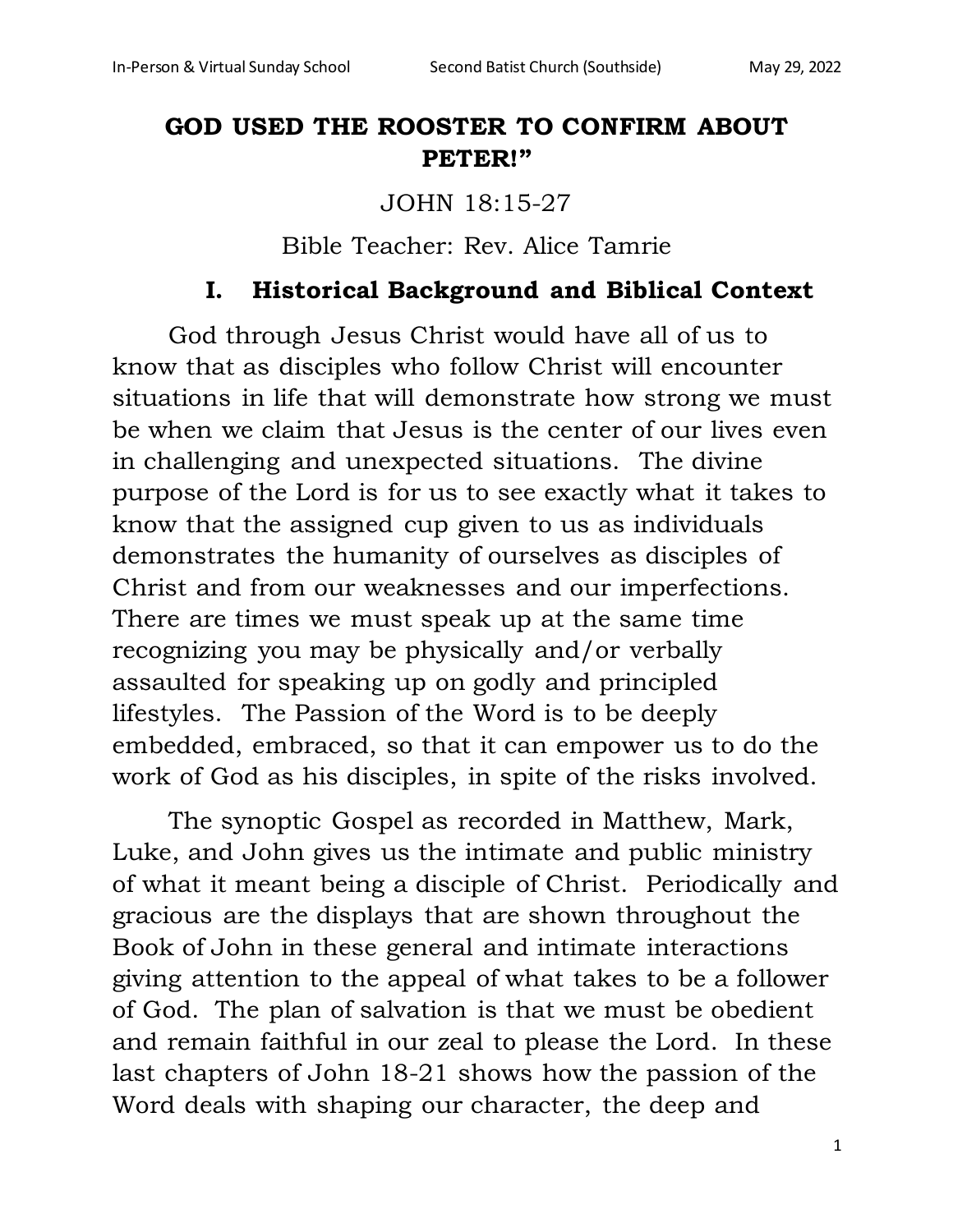abiding depth and varying degrees of success, and failures we face in dealing with people. We must be aware of the progressive development of our discipleship will reveal growth and failures in our journey with the Lord, and denial is one of those relevant themes that Jesus is exercising in our lesson today.

In the midst of this denial passage, we see Jesus' response on his way to a trial before Pilate in Verses 19-24. The denial of Peter, a disciple who had walked with Jesus is contrasted with the calm majesty of confident superiority of a man who knew without a doubt he is on a mission for God. Flesh is a mess! Denial in the Bible expresses one's depth of faithfulness to God… is it real or surface? A person may deny God in word or deed. Denial in word often involves disowning or rejecting a relationship with, or knowledge of God or Christ. Denial, especially refers to withholding something from someone or even self-denial – from the pleasures of the world for the sake of Christ. Thank God for Jesus' compassionate care and consideration of us in our development as His disciple. This is an invitation for us as disciples to be aware of the effect of our growth and what it entails. Later Peter remembered; went out and wept bitterly as our moral consciousness can convict us! This disciple went on in history to become the author of many Epistles, especially First and Second Peter, indicating our Christian lifestyle ought to be a testimony to non-believers and believers alike and be good stewards of the manifold grace of God.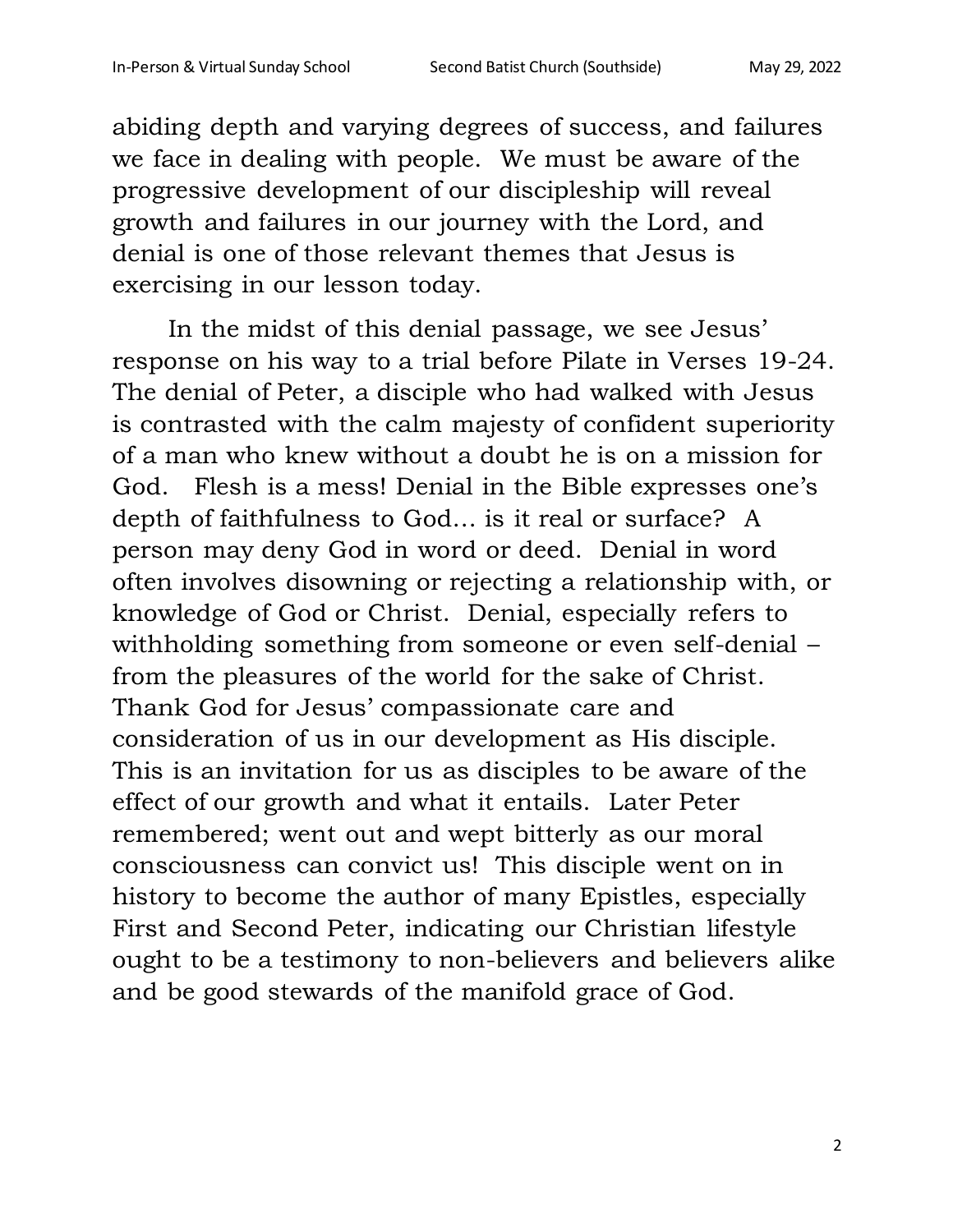II. The Lesson: "God used the Rooster to Confirm about Peter!"

The Three Denials by Peter is expressly recorded in Verses 18:15-18, 25-27; Peter's First Denial (Verses 15-18); (Accounts also in Mt. 26-69); Mk. 14:66; Lk. 22:54).

- 1. **Verse 15**. Simon Peter and another disciple were following Jesus. Because this disciple was known to the high priest, he went with Jesus into the high priest's courtyard,
- 2. **Verse 16**. but Peter had to wait outside at the door. The other disciple, who was known to the high priest, came back, spoke to the servant girl on duty there and brought Peter in.
- 3. **Verse 17**. "You aren't one of this man's disciples too, are you?" she asked Peter. He replied, "I am not."
- 4. **Verse 18**. It was cold, and the servants and officials stood around a fire they had made to keep warm. Peter also was standing with them, warming himself.

We can be in the inner circle as followers of Christ and be tested to the max in displaying our allegiance to God and still be challenged. Our character is not always rock like! These verses also show the favor of our acquaintances and the influence they have upon us. You know how it is when we have connections – it can take you places and give you favor. But is it worth it within the realms of position/status! Peter waiting outside the door gives us a perspective of how he had to linger behind this person before being introduced to the head of the household, that's fine for respect, and humbling, but once inside the courtyard, a servant girl recognizes him as one of the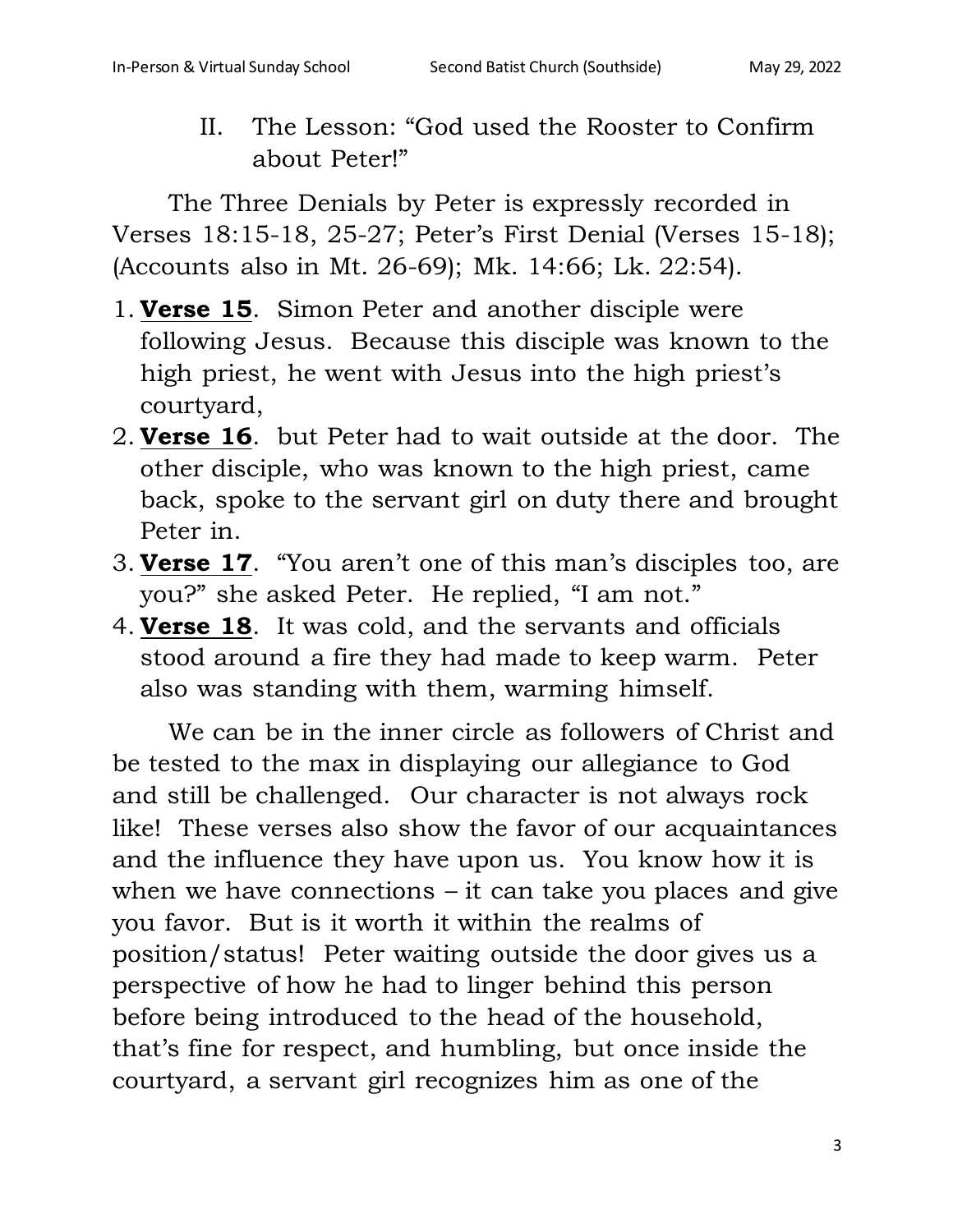disciples and bam, by recognition, he denied and replied, "I am not". You can run, but you can't hide. Being in the cold and around the fire, warmed Peter, standing there with others, but it caused a chill to his reputation. In his life, he had a triple calling – a friend, disciple, and apostle. Being in contact with Jesus, seeing and hearing His words and works, Peter's character was deepened and strengthened, but his character traits lend us to see him from many angles. In summary Peter was:

- a) Naturally impulsive (Matt. 14:28; 17:4; John 21:7)
- b) Tenderhearted and affectionate (Matt. 26:75; John 13:9; 21:15-17)
- c) Gifted with spiritual insight (John 6:68)
- d) Sometimes, slow to apprehend deeper truths (Matt. 15:15; 16)
- e) Courageous in his confession of faith in Christ, Matt. 16:16.
- f) Yet, guilty of a most cowardly denial (Matt. 16:16; John 6:69; Mark 14:67-71)
- g) Self-sacrificing yet inclined towards self-seeking (Matt. 19:27)
- h) Presumption-take for granted- (Matt. 16:22; John 13:8; 18:10)
- i) Immovable in his convictions (Acts 4:19, 20; 5:28, 29, 40, 42).

The High Priest Questions Jesus (Verses 19-24). (See also references in Mt. 26:57; Mk. 14:53; Lk. 22:63)

5. **Verses 19- 24:**. Meanwhile, the high priest questioned Jesus about his disciples and his teaching. "I have spoken openly to the world," Jesus replied , I always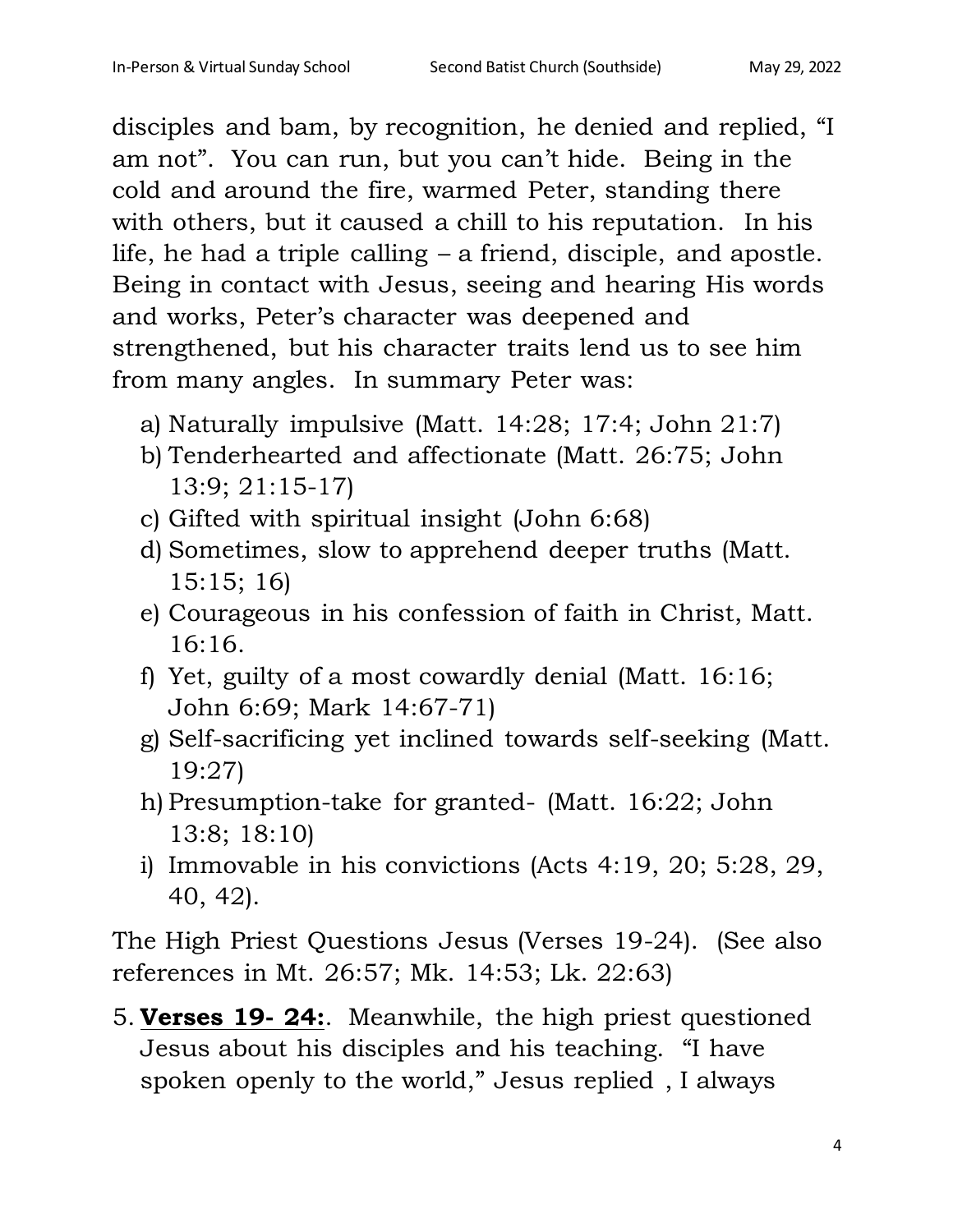taught in synagogues or at the temple, where all the Jews come together. I said nothing in secret. Why question me? Ask those who heard me. Surely, they know what I said." When Jesus said this, one of the officials nearby slapped him in the face. "Is this the way you answer the high priest?" he demanded. If I said something wrong, Jesus replied, "testify as to what is wrong. But if I spoke the truth, why did you strike me?" Then Annas sent him bound to Caiaphas the high priest.

These verses depict how our response should be in the midst of controversial and principled actions and be timely in our focus. It is amazing how this section comes right in the middle of the denials demonstrating how we need the strength of God and the caliber of being strong men and women on how to speak openly to all people even in the church and not in secret. Jesus says: "If you haven't heard of me, then ask of those who have and according to the Law I have done nothing wrong." The display of Injustice is everywhere (verses 19-21) and on how we should respond staying with a focus on our mission. This is a pristine example of strength and faith in action…sometimes to the point of being physically and/or verbally abused/ assaulted for stating your opinion. These six verses focus on the fact when you have nothing to hide. Jesus has always so frequently and openly declared the principles of his kingdom and how witnesses could narrate in detail what he had taught for the past three years. Some folks will misinterpret your responses as disrespectful (Jesus was slapped!). There are times when we as Christians are bound to bear injuries and injustices but, without revengeful retaliation, but is privileged, even by the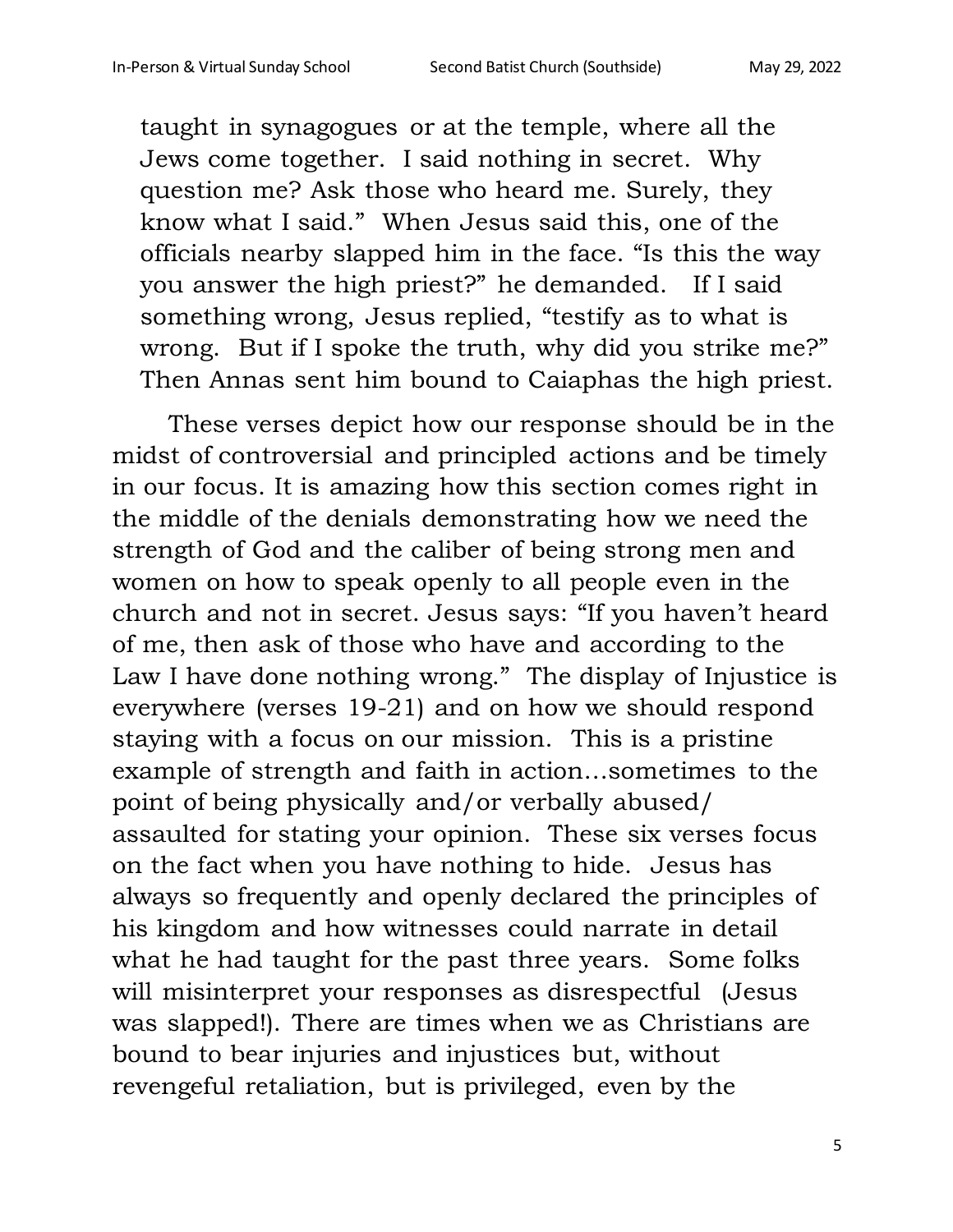example of our Lord, to call to question such mistreatment (MLK, Jr. in his non-violence advocacy). The assault was illegal on Jesus. Yet, nothing was done, and he was bound and transported, and later crucified. Jesus spoke up, without retaliation, but it wasn't the time. He was revolutionary in his attitude, disposition, and a showcase for us.

### 6. **Verses 25-27**. Peter's Second and Third Denials

"Meanwhile, Simon Peter was still standing there warming himself. So, they asked him, "You aren't one of his disciples too, are you?" He denied it, saying, "I am not." 26 One of the high priest's servants, a relative of the man whose ear Peter had cut off, challenged him, "Didn't I see you with him in the garden?" 27 Again Peter denied it, and at that moment a rooster began to crow. Peter continues two more times and how he has denied that he was one of the disciples, not once, twice, but three times. Just what Jesus had predicted (14:30). Peter told lies that are recorded and perhaps more, for he was questioned by several people on three different occasions (Mk. 67-72; Mt. 26:69-75; Lk. 22:54-62). In these passages two maids, a man, and "they that stood by" all questioned him. There is no discrepancy for many could be together and could question him on these occasions. The first denial was in court (outside yard) where he was questioned by a female porter. The second denial was in the porch or the vestibule(foyer) where Peter had retired after being questioned. The third denial was an hour later inside the court – the place does not matter, but denial is

possible anywhere!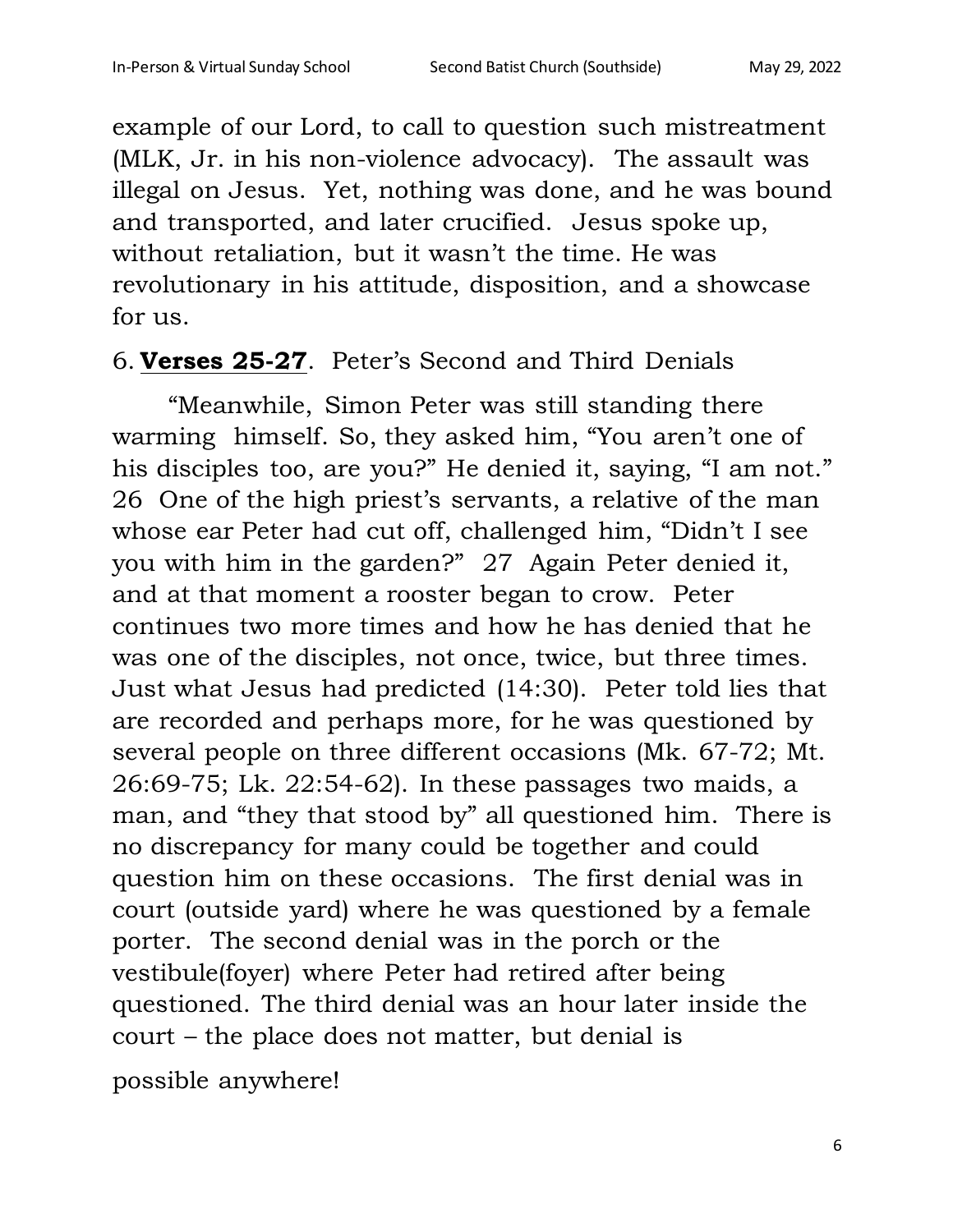# **Denials of Peter**:

- a) "You aren't one of this man's disciples too, are you?" she asked Peter. He replied, "I am not." (Verse 17)
- b) So, they asked him, "You aren't one of his disciples too, are you?" He

denied it, saying, "I am not."(verse 25)

c) One of the high priest's servants, a relative of the man whose ear

Peter had cut off, challenged him, "Didn't I see you with him in the

# garden?" **Again Peter denied it a third time, and at that moment a rooster**

### **began to crow. (Verses 26-27).**

Yes, he miserably failed his Lord in an hour of crisis, being the only disciple to deny Christ, yet he was restored and recommissioned by Jesus after His resurrection (this is grace). Legend has it that Peter deemed himself unworthy to die in the same way as his Lord had, and so begged his crucifers to crucify him upside down. Yes, the man fell but rose again in character! Glory, to God, so can we today.

At the end of every sermon, there is an invitation. Praise God! There is hope still yet. There are revelatory steps in our repentance and salvation experience. We may fall but can rise again in true repentance. Here are some things as disciples where we are weaken by our own ambitions do: we boast of never offending others (Mt. 26:33); we make Christ a liar-yet I will never deny you (Mt. 26:33-35); sleep instead of prayer; failure to mortify the